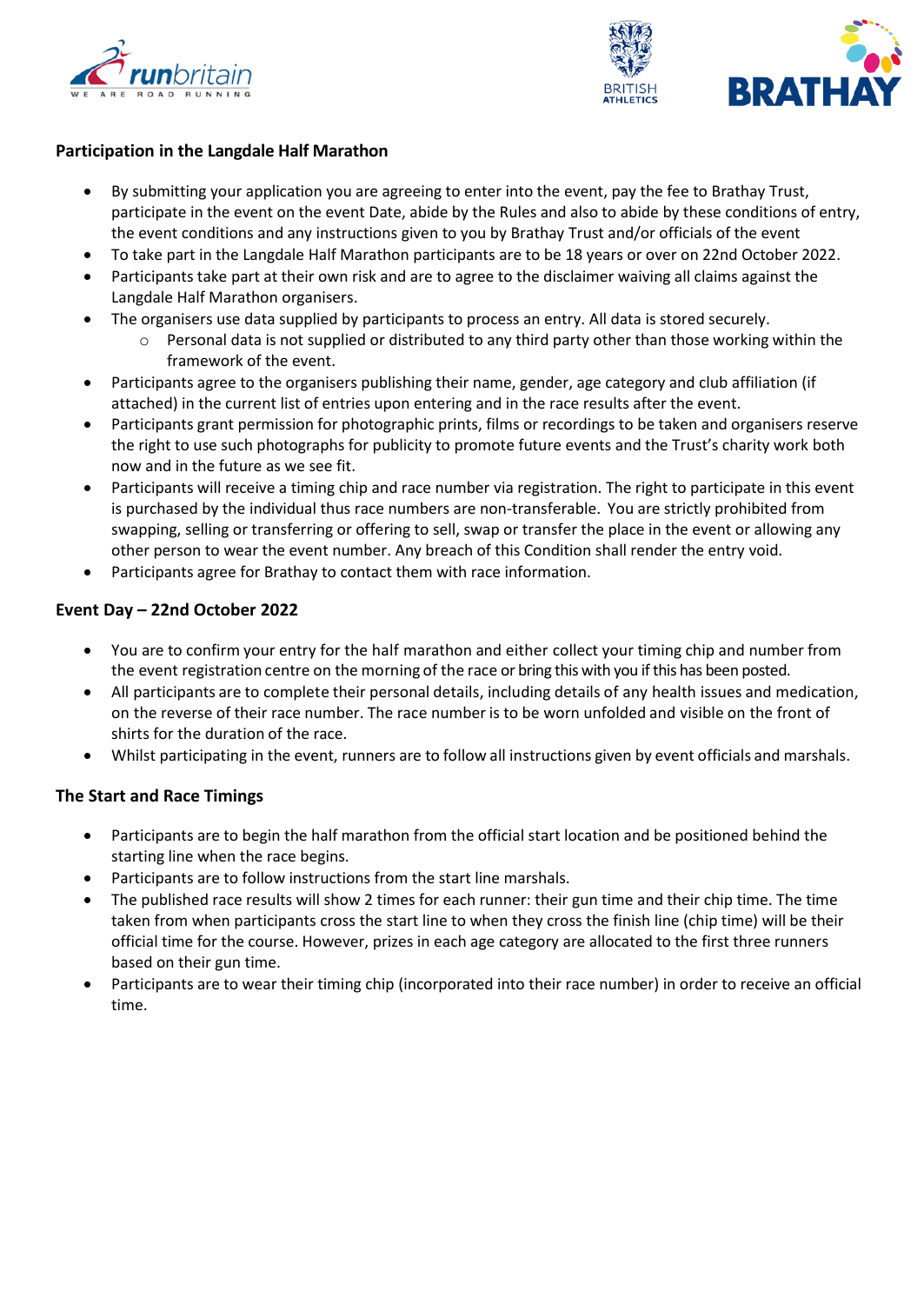



# **Safety**

- Whilst Brathay Running will take steps, that are so far as is reasonably practical, to ensure the smooth & safe running of this event, you as a participant are responsible for your own safety. In addition, whilst taking part in the event you are to not place other participants or any members of the public at risk as a result of your acts and/or omissions.
- The event is run according to UK Athletics rules, and as such the use of headphones or similar devices is not permitted. Runners wearing devices requiring headphones (excluding bone conducting headphones as per UK Athletics rules) will run the risk of disqualification. This is for safety reasons as most of the race is run on open roads.
- Unauthorised car support, bicycles, rollerblades, Nordic sticks, skateboards, baby joggers/strollers and any other wheeled devices are not permitted on the course.
- You are advised not to take part in this event if you are unwell or injured. If you retire from the event you are to inform the nearest race official or marshal.

# **Race Cancellation policy**

The Brathay Running race organisers reserve the right to cancel, delay or postpone the race due to emergency or extraordinary conditions outside of or beyond our reasonable control. These include adverse weather conditions or following instructions from the emergency services. In the unlikely event that the race is cancelled, delayed or postponed due to circumstances outside of our control, no refunds will be payable.

In the extraordinary circumstances created by the COVID-19 pandemic, we will refund 70% of the entry fee paid if the event in cancelled as a result of the pandemic. Refunds will also apply to participants who might not be able to travel due to COVID-19 restrictions (for example Tier 3 conditions) in their home area. Participants enter on the understanding that the format of the event might need to change in response to the on-going pandemic. A change in the format of the event will not warrant a refund.

# **Participant Cancellations**

If a participant wishes to cancel their entry, the following applies:

- No refunds will be paid.
- We will not defer entries to the same race the following year.
- Participants can transfer to another Brathay Challenges open event within the same financial year. Participants can only transfer their entry once. Requests to transfer to another race are to be received at least two weeks in advance on the race date. Any requests made after this time will not be valid. If participants wish to transfer into the Langdale Marathon, the difference must be paid.

# **Fundraising – Refund of Entry Fee**

- We can offer refunds of entry fees (excluding car parking tickets) to participants who raise over £175 from running the Langdale Half Marathon. To receive the refund participants are to fulfil the following conditions:
	- $\circ$  Sponsorship is to be fully received by Brathay Trust 1<sup>st</sup> January 2023 before a refund of the entry fee is considered.
	- o A refund will not be offered automatically so participants are requested to contact the Brathay Running team to administer this via [running@brathaychallenges.com](mailto:running@brathaychallenges.com)

*This does not affect our cancellation terms as detailed above.*